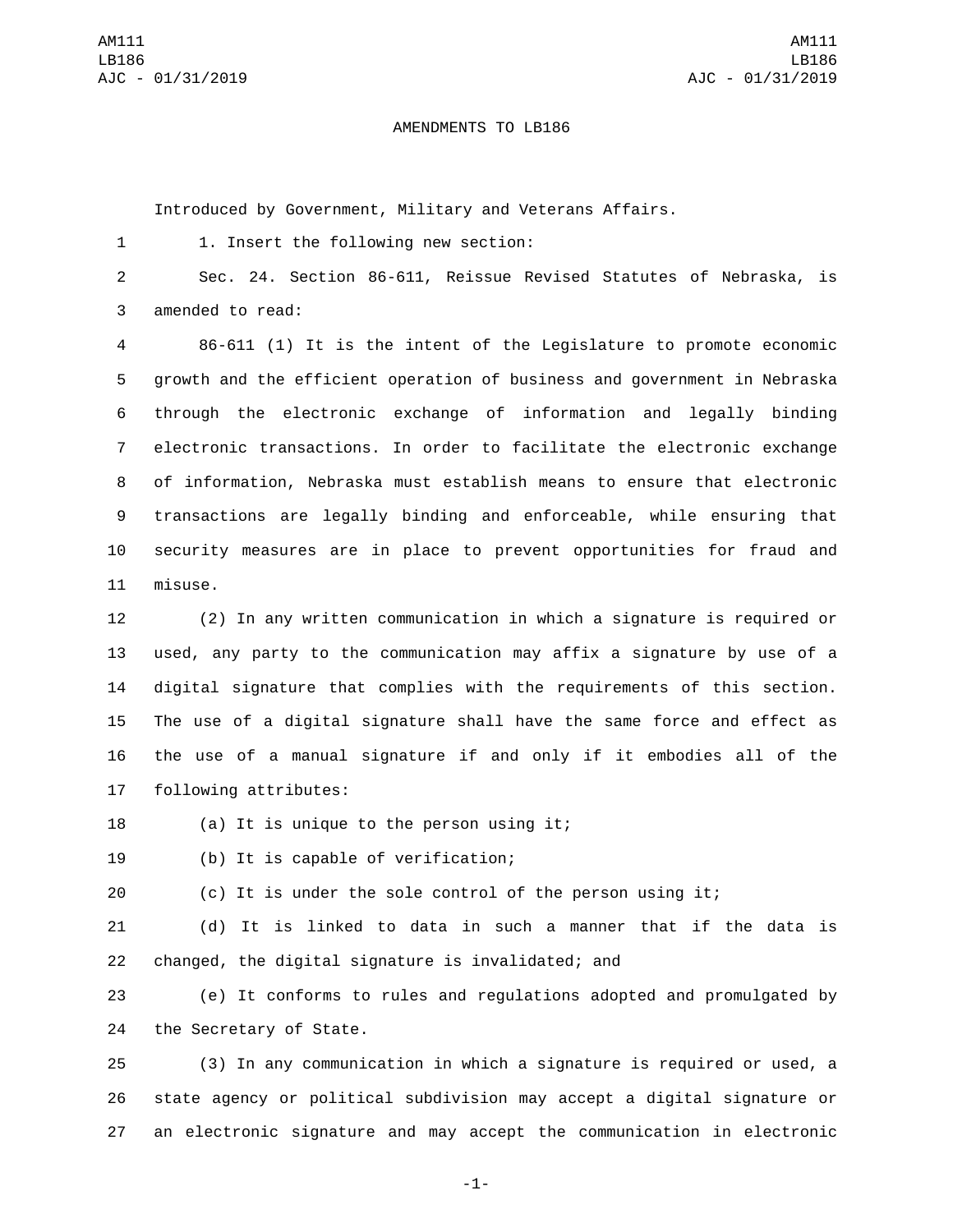format. Any use of a digital signature, an electronic signature, or an electronic communication by a court is subject to the rules of the 3 Supreme Court.

 (4) The Secretary of State shall adopt and promulgate rules and 5 regulations to carry out this section which:

 (a) Identify and define the type of signature which may be used in the electronic communications governed by the rules and regulations;

 (b) Identify and define the type of electronic communications for which a digital signature or an electronic signature may be used; and

 (c) Provide a degree of security reasonably related to the risks and consequences of fraud or misuse for the type of electronic communication which, at a minimum, shall require the maintenance of an audit trail of the assignment or approval and the use of the unique access code or 14 unique electronic identifier.

 (5) This section shall not be construed to invalidate digital signatures, electronic signatures, or electronic communications which are 17 valid under any other applicable law.

 (6) Unless otherwise provided by law, the use or acceptance of a digital signature or an electronic signature shall be at the option of the parties to the communication. This section shall not be construed to require a person to use or permit the use of a digital signature or 22 electronic signature.

 (7) In developing the rules and regulations, the Secretary of State shall seek the advice of public and private entities, including the 25 Department of Administrative Services.

 (8) The register of deeds or county clerk of each county shall 27 provide one or more electronic recording services for the purpose of accepting electronically submitted real estate documents for recording.

29 (9) (8) For purposes of this section:

 (a) Electronic signature means a unique access code or other unique electronic identifier assigned or approved by the state agency for use in

-2-